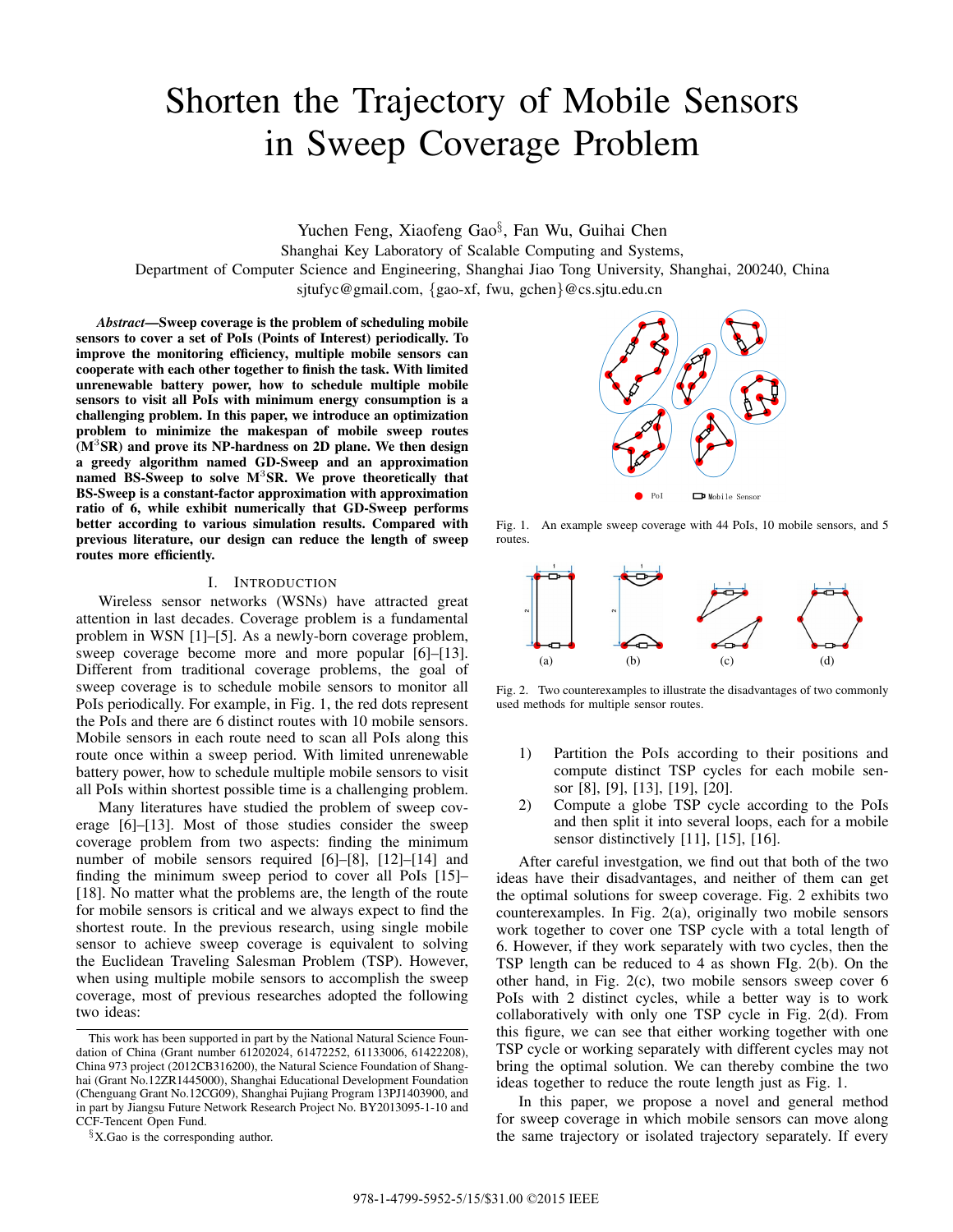mobile sensor works simultaneously, then the longest route determines the scanning period, which is also called the makespan. If we could reduce the length of the makespan route, then we could shorten the scanning period in each round. Correspondingly, our goal is to *minimize the makespan of the mobile routes*, and we refer it as M<sup>3</sup>SR problem. To solve the  $M<sup>3</sup>SR$  problem, we design a greedy algorithm named GD-Sweep and an approximation named BS-Sweep. We theoretically prove that BS-Sweep is a constant-factor approximation with approximation ratio 6. We also provide simulations to compare our designs with previous works. The numerical experiments validate the advantages of our algorithms and GD-Sweep performs the best among these algorithms.

The remaining of our paper is organized as follows: We briefly survey the related literature in Sec. II. We formally define our model and problem in Sec. III. In Sec. IV, we present a greedy algorithm named GD-Sweep and an approximation named BS-Sweep with approximation ratio analysis. The comparisons of our algorithms with previous works are further exhibited by extensive numerical experiments reported in Sec. V. We finally conclude our paper in Sec. VI.

## II. RELATED WORKS

Previous researchers have made many efforts to solve problems about sweep coverage. After N. Bisnik [10] first proposed the concept of sweep coverage, the researches regarding this topic become more vast [6]–[13]. Due to the limited battery energy and excessive producing cost of the mobile sensors, related literatures usually focused on these problems: finding the minimum sweep period and finding the minimum number of mobile sensors required with a fixed sensor velocity.

To solve these problems, [8], [9], [13], [19], [20] partitioned the targets according to the position and the access cycle of the targets. [11], [15], [16] splitted a TSP-based path into several loops distinctively.

In [7], the authors proposed two centralized algorithm for two scenarios about Global T-Sweep Coverage respectively. The first centralized algorithm named CSWEEP is to compute a global TSP cycle of PoIs and split it into several loops each for a mobile sensor.

In [8], the authors designed a centralized algorithm named MinExpand to find the minimum number of mobile sensors required for sweep coverage. MinExpand gradually deploys more mobile sensors and schedules distinct sweep route for new mobile sensor until all PoIs are Global T-Sweep Coverage.

In [9], the authors proposed a heuristic, called the perpendicular-distance-based algorithm (PDBA), to minimize the number of employed mobile sensors and the total energy consumed by the mobile sensors. The authors chose the PoI to join the route of a mobile sensor whose perpendicular distance to the bottom was small. The algorithm deploys more mobile sensors when the scan path of the existing mobile sensors exceeds the length constraint.

There are some other types of sweep coverage. In [11], the authors presented a new problem in which every mobile sensor should not only scan the PoI periodically but also visit a base station periodically and proposed an algorithm ITSP to solve it. In [12], the authors discussed a new problem, which is called Area Sweep Coverage, and provided an approximation to solve it. Above all, sweep coverage is a promising topic.

# III. PROBLEM FORMULATION

Assume that there are *n* PoIs  $P = \{p_1, p_2, \dots, p_n\}$  and m mobile sensors  $S = \{s_1, s_2, \dots, s_m\}$  in a sensing field and the coordinates of each PoI are given. We define that a PoI <sup>p</sup>*i* is covered if and only if a mobile sensor  $s_i$  gets to  $p_i$ . With these assumptions, We define the *Global* T*-Sweep Coverage* as follows:

**Definition 1.** *(***Global** T**-Sweep Coverage***): A set of PoIs is said to be* Global T-sweep Covered *iff. all PoIs are scanned at least once by the mobile sensors within* T *time units.*

In this work, we assume that mobile sensors can move along the same or different trajectories with other sensors and the speed of all mobile sensors are the same. We also assume that when several sensors move along the same trajectory, the length of sweep route will be evenly divided for these sensors. Our goal in this paper is to shorten the sweep coverage duration, which is equivalent to shorten the longest sweep route. We consider it as the makespan of all mobile sweep routes. Then we are able to define the  $M<sup>3</sup>SR$  problem as follows:

**Definition 2.** *(M*<sup>3</sup>*SR problem): Given the locations of* n *PoIs and* m *mobile sensors, the Minimum Makespan of Mobile Sweep Routes problem (M*<sup>3</sup>*SR) is to schedule mobile sweep routes to minimize the makespan.*

We can formulate  $M<sup>3</sup>SR$  formally into a programming:

$$
\min \quad weight_q(P) = \max_{i=1\cdots q} \left( \frac{Tsp(P_q^i)}{|S_q^i|} \right), \quad q \in \{1, 2, \cdots, m\}
$$

s.t.  
\n
$$
\bigcup_{i=1}^{i} S_q^i = S, \quad S_q^i \neq \emptyset
$$
\n
$$
S_q^i \bigcap_{i \neq j} S_q^j = \emptyset, \quad (i, j \in \{1, 2, \dots, q\})
$$
\n
$$
\bigcup_{i=1}^{q} P_q^i = P, \quad P_q^i \neq \emptyset
$$
\n
$$
P_q^i \bigcap_{i \neq j} P_q^j = \emptyset, \quad (i, j \in \{1, 2, \dots, q\})
$$

In this programming, we partition all PoIs and mobile sensors into q classes  $(q \in \{1, 2, \dots, m\})$ .  $P_q^i$  and  $S_q^i$  denote the PoI set and the mobile sensor set that belong to i *th* class. Let  $Tsp(P_q^i)$  denote the length of the TSP cycle for PoIs in<br>the *i*<sup>th</sup> group and weight (*P*) denote the makespan of mobile the  $i^{th}$  group, and  $weight_q(P)$  denote the makespan of mobile<br>sweep routes when all PoIs and mobile sensors are assigned to sweep routes when all PoIs and mobile sensors are assigned to q distinct routes. For each q, we can get one  $weight_q(P)$  and the minimum of these  $weight_q(P)$  is the answer to  $M^3SR$ .

# **Theorem 1.** *The 2D version of M*<sup>3</sup>*SR is NP-hard.*

*Proof:* We consider a special case when  $m = 1$ . Then M<sup>3</sup>SR in 2D case requires to find a shortest sweep route for a single mobile sensor to visit all the PoIs. Obviously, it is a well known Euclidean Traveling-Salesman-Problem (TSP) which is NP-hard. The TSP is a special case of the  $M<sup>3</sup>SR$  in 2D case. Thus  $M^3$ SR is NP-hard.

Usually it is not easy to find a TSP in polynomial time with good performance bound, but if we consider the relationship between Traveling Salesman Problem and Minimum Spanning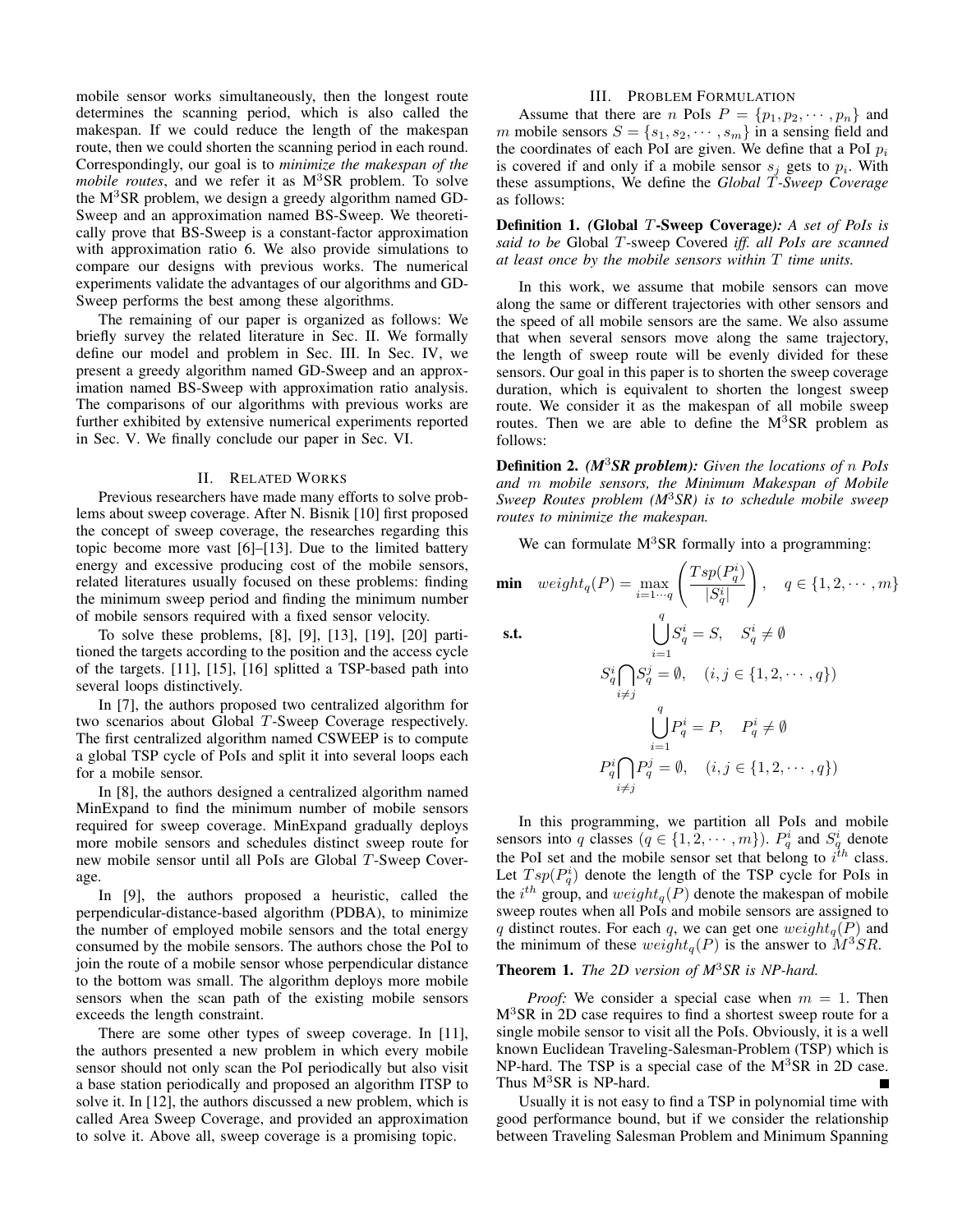Tree Problem, we can replace the  $Tsp(P_q^i)$  with  $Mst(P_q^i)$ .<br>After that we can convert the MST into TSP cycle. We then After that we can convert the MST into TSP cycle. We then define a new problem named MST- $M<sup>3</sup>$ SR as follows:

**Definition 3.** *(MST-M*3*SR): MST-M*3*SR is a little different from M*<sup>3</sup>*SR. The difference between them is that*  $weight(P) =$ 

$$
\max_{i=1\cdots q} \left( \frac{Mst(P_q^i)}{|S_q^i|} \right) \text{ in MST-}M^3SR, \text{ where } Mst(P_q^i) \text{ denotes}
$$
  
the weight of the minimum spanning tree for the Pols in  $P_q^i$ 

*q and the distance between two PoIs is the Euclidean distance.*

#### IV. ALGORITHM DESIGN

In this section, we assume that  $n$  PoIs are located on 2D plane. Then we design a greedy algorithm named GD-Sweep and an approximation named BS-Sweep to solve  $M<sup>3</sup>SR$ problem. We prove theoretically that BS-Sweep is a constantfactor approximation with approximation ratio of 6.

It should be noticed that we use Christofides algorithm [21] to solve the TSP problem with approximation ratio of 1.5.

## *A. GD-Sweep*

GD-Sweep is a greedy algorithm. The input of GD-Sweep is all coordinates of the PoIs on 2D plane and the output of GD-Sweep is a partition of PoIs and mobile sensors. The algorithm can be shown in two parts:

- 1) Divide all PoIs into  $m$  groups to make the longest length of all TSP cycles for these  $m$  groups as short as possible and assign one mobile sensor for each PoI group.
- 2) Combine some PoI groups and mobile sensors together to make the length of sweep routes shorter.

The detail of GD-Sweep algorithm is in Algorithm 1.

Firstly, GD-Sweep evenly divides all PoIs for each mobile sensor to narrow the difference between the length of sweep routes for all mobile sensors (in Line 1-8); Secondly, it combines the PoI groups and mobile sensors from the first step to assign multiple mobile sensors move along the same trajectory to reduce the length of sweep route (in Line 9-23). For first step, GD-Sweep begins with  $n$  groups for  $n$  PoIs each. Initialy, the TSP length of each group, of course, is 0. Then we calculate the length of TSP cycle for the union groups of any two PoI groups and pick out the union group that has the minimum length of TSP cycle among all pairs (in Line 3-6). After that, we combine these two groups together to produce a new group and replace the original two groups with this new group (in Line 7). We iterate these four steps until there only exists  $m$  nonempty groups.

For second step, GD-Sweep assigns one mobile sensor to each nonempty group from first step (in Line 9-13). Then we combine several PoI groups and mobile sensors together. To simplify the explanation, we define  $P_i$ ,  $P_j$  as one pair of the PoI groups. In each iteration, we should calculate  $\frac{weight(Tsp(P_i))}{|S_i|}$ ,  $\frac{weight(Tsp(P_i))}{|S_i|}$  and  $\frac{weight(Tsp(P_i \cup P_j))}{|S_i \cup S_j|}$ <br>(in I ine 16) Then in I ine 17, we nick the pair of Pol  $\frac{\text{culate}}{|S_i|} \frac{\text{weight}(1 \text{ }\text{sp}(P_i))}{|S_i|}, \frac{\text{weight}(1 \text{ }\text{sp}(P_i))}{|S_i|} \text{ and } \frac{\text{weight}(1 \text{ }\text{sp}(P_i \cup P_j))}{|S_i \cup S_j|}$ <br>(in Line 16). Then in Line 17, we pick the pair of PoI groups whose  $\frac{weight(Tsp(P_i \cup P_j))}{|S_i \cup S_j|}$  is the minimum among all<br>pairs of PoI groups and meanwhile satisfies the inequation pairs of PoI groups and meanwhile satisfies the inequation,  $\max\left(\frac{weight(Tsp(P_i))}{|S_i|}, \frac{weight(Tsp(P_j))}{|S_j|}\right) < \frac{weight(Tsp(P_i \cup P_j))}{|S_i \cup S_j|}.$ <br>Then we combine this peir of BeL groups together and rapiece Then we combine this pair of PoI groups together and replace the original two PoI groups with the union group, so as to mobile sensors in Line 20. We do the iteration again and again

# **Algorithm 1** GD-Sweep

### **Input:**

The number of mobile sensors, m and PoIs,  $n$ ;

All PoIs and mobile sensors,  $p_1, \dots, p_n$  and  $s_1, \dots, s_m$ ; **Output:**

The length of mobile sweep route for  $M<sup>3</sup>SR$ ,  $L$ ;

- 1: Initialize  $P_i = p_i$   $(i = 1 \cdots n);$
- 2: **for**  $it = 1$ ;  $it < n m$ ;  $it + +$  **do**
- 3: **for**  $(i, j)$  that  $P_i \neq \emptyset, P_j \neq \emptyset$  and  $i \neq j$  **do**<br>4: *Len* = *weight*( $Tsp(P_i \cup P_j)$ );
- 4:  $Len = weight(Tsp(\tilde{P}_i \cup P_j));$ <br>5: Record minimum Len and reco
- 5: Record minimum Len and record its  $(i, j)$  to  $(i', j')$ ;
- 6: **end for**

7:  $P_{i'} =$ <br>8: **end for**  $P_i = P_{i'} \cup P_{j'}, P_{j'} = \emptyset;$ 

9: **for** 
$$
i = 1, j = 1; i < n; i + +
$$
 **do**

10: **if**  $P_i \neq \emptyset$  **then** 

11: 
$$
S_i = s_j, j + +;
$$
  
12: **end if**

13: **end for**

14: **while**  $P_i$  and  $S_i$  does not change anymore **do**<br>15: **for** pair  $(i, j)$  that  $P_i \neq \emptyset$ ,  $P_i \neq \emptyset$  and  $i \neq j$ 

- 15: **for** pair  $(i, j)$  that  $P_i \neq \emptyset$ ,  $P_j \neq \emptyset$  and  $i \neq j$  **do**<br>16: **if** max  $\left(\frac{weight(Tsp(P_i))}{p} \cdot \frac{weight(Tsp(P_j))}{p}\right)$ 16: **if**  $\max\left(\frac{\text{weight}(Tsp(P_i))}{|S_i|}, \frac{\text{weight}(Tsp(P_j))}{|S_j|}\right)$  $\setminus$  $\lt$
- $\frac{weight(Tsp(P_i \cup P_j))}{|S_i \cup S_j|}$  then 17: Record minimum  $\frac{weight(Tsp(P_i \cup P_j))}{|S_i \cup S_j|}$  and its  $(i, j)$

to  $(i',j')$ ;

18: **end if**

19: **end for**

20:  $P_{i'} = P_{i}$ <br>21: **end while**  $\mathcal{L}_r = P_{i'} \cup P_{j'}, \ P_{j'} = \emptyset, \ S_{i'} = S_{i'} \cup S_{j'}, \ S_{j'} = \emptyset;$ 22:  $L = \max$  $\left(\frac{weith(Tsp(P_i))}{\log P_i}\right)$  $|S_i|$  $\setminus$ 

*S*<sub>*i*</sub>≠Ø<br>∙n *I* 23: **return** L;

until there does not exist such pair of PoI groups. The answer is the maximum  $\frac{weight(Tsp(P_i))}{|S_i|}$  of all PoI groups whose  $S_i \neq \emptyset$ .<br>From above analysis GD Sweep finally give a portition of From above analysis, GD-Sweep finally give a partition of

all PoIs and mobile sensors.

## *B. BS-Sweep*

In this part, we will present BS-Sweep in detail. It is not easy to give an optimal solution for  $M<sup>3</sup>SR$  with polynomial complexity. However we can give an approximation named BS-Sweep with approximation ratio of 6.

**Theorem 2.** *Given a PoI set* P*, we can get:*

 $weight(Mst(P)) < weight(Tsp(P)) < 2weight(Mst(P))$ 

*where*  $weight(Tsp(P))$  *denotes the length of Euclidean TSP cycle for* P*,* weight(Mst(P)) *denotes sum of edges belong to the minimal spanning tree derived from* P *[22].*

According to Theorem 2, we can find out an approximation named BS-Sweep based on binary search. We briefly present our algorithm as follows:

1) Give an approximate function MSTCheck $(L, m, Loc)$ to check whether MST-M<sup>3</sup>SR has an answer less than 2L or not, the output of which is a boolean variable. If the output is **TRUE**, the function will give the partition of PoIs and mobile sensors too.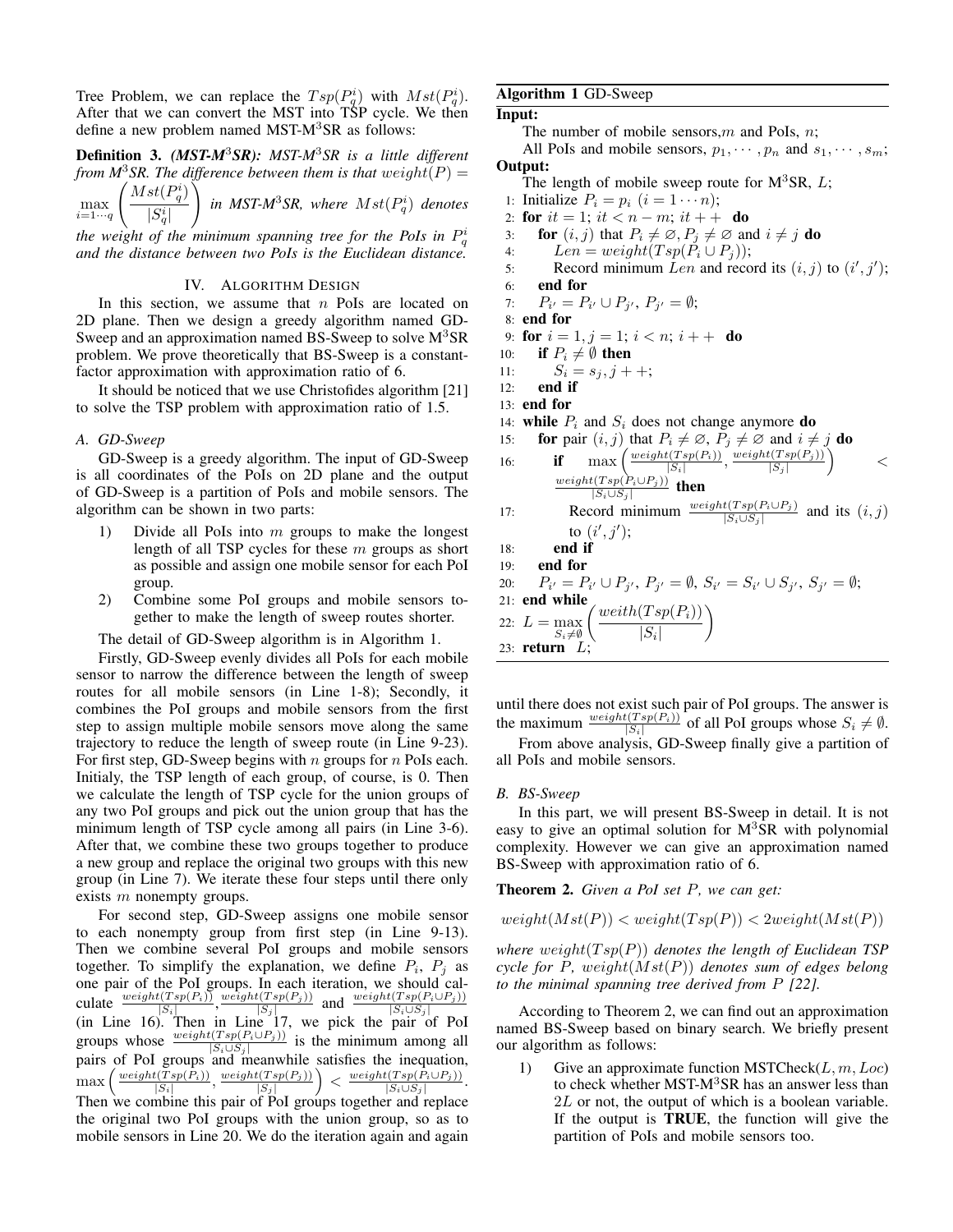- 2) Use binary search to find the approximation for MST-M<sup>3</sup>SR and take MSTCheck as the check function.
- 3) Calculate the length of the TSP cycle for each PoI set and evenly divide the TSP cycle of each PoI set for the mobile sensors to cover this PoI set.

The remaining of this subsection is organize as follows. We will present the MSTCheck and BS-Sweep in detail. Then we will theoretically prove that BS-Sweep is an approximation with approximation ratio of 6.

*1) MSTCheck :* The input of MSTCheck consists of (1) A bound L about the answer for MST-M<sup>3</sup>SR; (2) m, the number of mobile sensors; and  $(3)$  Loc, the coordinates of PoIs belong to P. The function returns **TRUE** if we can get an answer for MST-M<sup>3</sup>SR less than 2L and also returns a partition of mobile sensors and PoIs. If not, MSTCheck returns **FALSE**. The main idea of MSTCheck is presented as follows:

- 1) Construct a complete graph G of all PoIs belong to  $P$  and the distance between any two PoIs is the Euclidean Distance.
- 2) Remove the edges of  $G$  which are larger than  $L$ .
- 3) Calculate the weight of a Minimal Spanning Tree for each distinct PoI set of G.
- 4) Check whether  $2L$  can be the answer for MST-M<sup>3</sup>SR with the input of MSTCheck.

The pseudo code of function MSTCheck is presented in Algorithm 2. The MSTCheck function begins by constructing a graph G of the PoIs and the distance between each pair of PoIs is the Euclidean Distance (in Line 1). Then the algorithm removes edges whose weight are bigger than  $L$  (in Line 2). The removal of these edges may cause the graph G unconnected. We denote the connected components by  ${G_i}$  and find  ${G_i}$ (in Line 3). In Line 4, Minimal Spanning Tree  $Tree_i$  is computed for each component  $G_i$ . In Line 5, an estimate  $k_i$ of the number of mobile sensors to be responsible for <sup>G</sup>*i* is computed and  $k_i =$  $\frac{Weight(Tree_i)}{2L}$ 2*L*  $+ 1$ . In Line 6-7, the algorithm returns **FALSE** if the sum of estimates  $k_i$  is bigger than  $m$  because there cannot be enough mobile sensors. This means that the algorithm has a proof that it is impossible to have an answer for MST-M<sup>3</sup>SR smaller than  $2L$ . If the algorithm returns **TRUE**, the output consists of the partition of PoIs and mobile sensors, which means that we can have an approximation for MST-M<sup>3</sup>SR.

*2) BS-Sweep :* Now we present BS-Sweep in detail. BS-Sweep uses binary search to find the minimum  $L$  when MSTCheck outputs **TRUE**. It takes the output of MSTCheck as the partition of PoIs and mobile sensors and calculate the length of maximum sweep route for all mobile sensors.

Now we give the whole algorithm BS-Sweep in Algorithm 3. In Line 1, the algorithm initializes the variable Loc of all coordinates of PoIs. Then the algorithm constructs the graph  $G$  of the  $Loc$  (in Line 2). After that the algorithm finds the answer with binary search (in Line 5-12), the bottom bound of the answer is 0 and the top bound of the answer is  $\frac{weight(Tree)}{m}$ . The decision of how to adjust answer depends on the output of MSTCheck. If MSTCheck returns **FALSE**, which the output of MSTCheck. If MSTCheck returns **FALSE**, which means that the answer is too small, then the algorithm adjusts  $Len_{right}$  to the average of  $Len_{right}$  and  $Len_{left}$  and otherwise the algorithm adjusts  $Len_{left}$  to the average and adds up a small value (in Line 10) until the difference between Len*right* and  $Len_{left}$  is smaller than a pre-defined value. At last, the

**Algorithm 2** MSTCheck(L, m, Loc): check whether the answer for *MST-M*3*SR* is smaller 2L

#### **Input:**

The bound of the answer for *MST-M*3*SR*, L;

The number of mobile sensors,  $m$ ;

The coordinates of all PoIs,  $Loc_1, Loc_2, \cdots, Loc_n;$ 

## **Output:**

**TRUE**: Can find an answer for *MST-M*3*SR* smaller than 2L and give a partition of PoIs and mobile sensors; **FALSE**: Cannot find an answer *MST-M*3*SR* smaller than 2L;

- 1: Construct a graph  $G$  of the PoIs belong to  $Loc$  and the distance is Euclidean Distance;
- 2: Remove all edges whose weight greater than  $L$  from  $G$ ;
- 3: Let <sup>G</sup>*i* denote the connected components after deleting the heavy edges;

4: 
$$
Tree_i = \text{MST of } \{G_i\};
$$

5: 
$$
k_i = \left[\frac{Weight(Tree_i)}{2L}\right] + 1;
$$

$$
\begin{array}{c}\n\therefore n_i = \begin{bmatrix} 2L \\ k \end{bmatrix} \\
\therefore \text{ if } \nabla \cdot k_i > m \text{ then }\n\end{array}
$$

6: **if**  $\sum_i k_i > m$  then<br>7. **return** FALSE: 7: **return** FALSE;

8: **end if**

9: **return** TRUE,  $\{G_i\}$  and  $\{k_i\}$ ;

algorithm calculates the length of TSP cycle for each PoI set  ${G<sub>i</sub>}$ . The answer *Len* is the length of maximum sweep route for all mobile sensors. The partition of PoIs and mobile sensors are given by  $\{G_i\}$  and  $\{k_i\}$ .

# **Algorithm 3** BS-Sweep

## **Input:**

The number of mobile sensors, m;

The coordinates of all PoIs,  $Loc_1, Loc_2, \cdots, Loc_n$ ;

**Output:**

The answer for the  $M^3SR$  problem, Len;

- The partition of PoIs and mobile sensors,  $\{G_i\}$ ,  $\{k_i\}$ ;
- 1:  $Loc = \{Loc_1, Loc_2, \cdots, Loc_n\};$
- 2: Construct a graph  $G$  of the PoIs belong to  $Loc$ ;
- 3:  $Tree = \text{Minimal Spanning Tree of } G;$
- 4: Len<sub>right</sub> = 0, Len<sub>left</sub> =  $\frac{Weight(Tree)}{m}$ ;
- 
- 5: **while**  $Len_{left} + \epsilon < Len_{right}$ <br>  $Mid = \frac{1}{2}(Len_{right} + Len_{right}$
- 6:  $Mid = \frac{1}{2}(Len_{left} + Len_{right});$ <br>7. **if**  $MSTCheck(Mid, m, Log)$
- 7: **if**  $MST\ddot{C}heck(Mid, m, Loc)$  then
- 8:  $Len_{left} = Mid;$ <br>9: **else**
- 9: **else**

10: 
$$
Len_{right} = Mid + \epsilon;
$$
  
11. **and if**

- 11: **end if**
- 12: **end while**
- 13:  $TSP_i = weight(Tsp(G_i))$ ; //G<sub>i</sub> is output of MSTCheck;
- 14:  $Len = \max_{i} \{ \frac{Weight(TSP_i)}{k_i} \};$ <br>
15: **return**  $Len \{G_i\}$  and  $\{k_i\}$
- 15: **return** Len,  $\{G_i\}$  and  $\{k_i\}$ ;

It is easy to know that  $Len$  is an answer of  $M<sup>3</sup>SR$ . In the following part, we will prove that BS-Sweep is an approximation with approximation ratio of 6.

*3) Correctness and Approximation:* Let L<sup>∗</sup> denote the optimal answer for MST-M<sup>3</sup>SR and we assume that  $Tree^* =$  ${Tree_1^*, Tree_2^*, \cdots, Tree_l^*}$  denote the optimal partition of  $Post$  for MST-M<sup>3</sup>SR  $K^* = \{k^*, k^*, \cdots, k^*\}$  denote the PoIs for MST-M<sup>3</sup>SR,  $K^* = \{k_1^*, k_2^*, \cdots, k_l^*\}$  denote the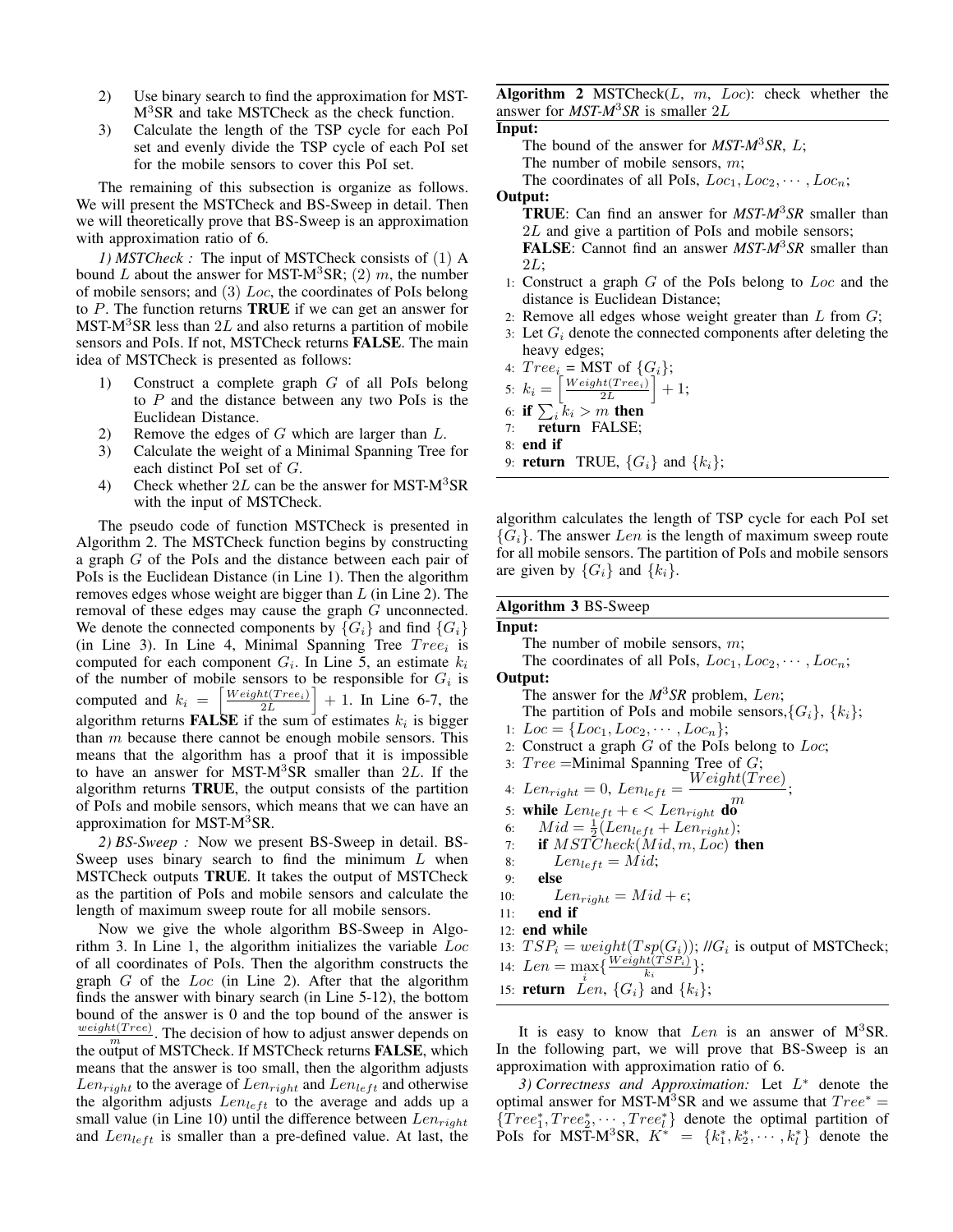number of mobile sensors to cover each MST tree of  $Tree^*$ and l denotes the number of PoI sets for the optimal partition of PoIs. We also assume that  $G = \{G_1, G_2, \dots, G_{l'}\}$  and  $K = \{k_1, k_2, \dots, k_{l'}\}$  are the partitions of PoIs and mobile  $K = \{k_1, k_2, \dots, k_{l'}\}$  are the partitions of PoIs and mobile<br>sensors for a bound L after running  $MSTCheck(L, m, Loc)$ sensors for a bound L after running  $MSTCheck(L, m, Loc)$ . Now, we will prove some lemmas and theorems as follows:

**Lemma 1.** *The edges in the MST of Tree<sub>i</sub> is no longer than*  $L^*$ L∗*.*

Lemma 1 is obvious because we can remove the edges bigger than  $L^*$  and use one less mobile sensor. The answer must be better than before. With Lemma 1, we can imply the following lemma:

**Lemma 2.** *if*  $L^* \leq L$ , then the PoIs of  $Tree_i^*$  belong to the same PoI set  $G_i$ . *same PoI set*  $G_i$ .

*Proof:* If two PoIs of  $Tree_i^*$  in different  $G_j$ , then the nee between these two PoIs is larger than L. It produces distance between these two PoIs is larger than L. It produces contradiction with Lemma 1. Therefore Lemma 2 is true.

We assume  $k'_i$  denotes the sum of  $k_j^*$  that PoIs of  $Tree_j^*$ <br>*i* on  $G_i$ . Then we can prove the following theorems: *j* belong to  $G_i$ . Then we can prove the following theorems:

**Theorem 3.** *if*  $L^* \leq L$ *, then*  $k_i \leq k'_i$ *, for every i.* 

*Proof:* For simplicity, let  $Tree_i^1, Tree_i^2, \cdots, Tree_i^{q_i}$  determined the PoI set of  $Tree_i^*$  that belong to  $G_i$ . By adding at note the PoI set of  $Tree^*$  that belong to  $G_i$ . By adding at most  $q_i - 1$  edges, we can connect these  $q_i$  PoI sets together to get a tree that spans from <sup>G</sup>*i*. According to Lemma 1, the edges among  $Tree_i^2$ s is smaller than L. Therefore we can get the inenquation the inenquation

$$
\sum_{j=1}^{q_i} weight(Mst(Tree_j^i)) + L*(q_i - 1) \geq weight(Mst(G_i))
$$

Since

$$
weight(Mst(Tree_j^i)) \le L^* * k_j^* \le L * k_j^*
$$

and

$$
q_i \leq k_i^{'}
$$

*j*

we get that

$$
L * k'_i + L * (k'_i - 1) \ge weight(Mst(G_i))
$$

Therefore

$$
k_i^{'} \ge \frac{weight(Mst(G_i))}{2L} + 1/2
$$

Meanwhile, from the algorithm, we can get

$$
k_i = \left[\frac{weight(Mst(G_i))}{2L}\right] + 1
$$

Because  $k_i, k'_i$  are all integers, we get  $k_i < k'_i$ . Then the theorem is proved theorem is proved.

**Theorem 4.** *if*  $MSTCheck$  *returns FALSE,then*  $L^* > L$ *.* 

*Proof:* Obviously,  $m = \sum_{i=1}^{l'} k'_i$ . If *MSTCheck* returns **FALSE**,  $\sum_{i=1}^{l'} k_i > m$ . According to Theorem 3, if  $L^* \leq$ *L*, we can know  $m = \sum_{i=1}^{l'} k'_i \ge \sum_{i=1}^{l'} k_i$ . Then we get a contradiction. Therefore we can know that *L*<sup>∗</sup> > *L*. ■

We can find the  $L$ , less than which MSTCheck returns **FALSE** and bigger than which MSTCheck returns **TRUE**. Then  $L \leq L^* \leq 2L$  and we know the approximation factor of the binary search is 2 for MST-M3SR.

**Theorem 5.** *The approximation ratio of BS-Sweep is 6 for M*3*SR on 2D plane.*

*Proof:* Let <sup>P</sup>*MST* and <sup>P</sup>*TSP* denote the PoI set that get the optimal answer for  $M<sup>3</sup>SR$  and  $M<sup>3</sup>SR$  respectively.

Let  $N_{MST}$  and  $N_{TSP}$  denote the number of mobile sensors to cover <sup>P</sup>*MST* and <sup>P</sup>*TSP* respectively.

Let  $P_{OUR}$  denotes the PoI set after running BS-Sweep. <sup>N</sup>*OUR* denotes the number of mobile sensors to cover <sup>P</sup>*OUR*. We can conclude from Theorem 2 that

$$
\frac{2weight(Mst(P_{MST}))}{N_{MST}} \ge \frac{weight(Tsp(P_{TSP}))}{N_{TSP}}
$$

$$
\ge \frac{weight(Mst(P_{MST}))}{N_{MST}}
$$

We can prove it easily with Reduction to Absurdity. Because binary search is an algorithm with an approximation ratio of 2 for MST-M<sup>3</sup>SR. Therefore we can get

$$
\frac{2weight(Mst(P_{MST}))}{N_{MST}} \ge \frac{weight(Mst(P_{OUR}))}{N_{OUR}}
$$

$$
\ge \frac{weight(Mst(P_{MST}))}{N_{MST}}
$$

and

$$
\frac{2weight(Mst(P_{OUR}))}{N_{OUR}} \ge \frac{weight(Tsp(P_{OUR}))}{N_{OUR}}
$$

$$
\ge \frac{weight(Mst(P_{OUR}))}{N_{OUR}}
$$

Thus, we can get

$$
\frac{4weight(Mst(P_{MST}))}{N_{MST}} \ge \frac{weight(Tsp(P_{OUR}))}{N_{OUR}} \ge \frac{weight(Tsp(P_{TSP}))}{N_{MST}}
$$

Then we can know that approximate ratio of our algorithm is 4. Because we use an approximation to calculate TSP with approximation ratio of 1.5, the approximation ratio of BS-Sweep is  $4 \times 1.5 = 6$ .

### V. PERFORMANCE EVALUATION

In this section, we evaluate and compare the performance of GD-Sweep and BS-Sweep algorithms for M<sup>3</sup>SR in 2D case on a stand alone C++ simulation platform. We also compare our algorithms with OSweep in [8], MinExpand proposed in [8], and PDBA in [9]. In our simulation, we place different number of PoIs randomly in a square region of  $200 \times 200$   $m^2$ . The number of mobile sensors is  $\frac{1}{5}$  and  $\frac{1}{10}$  of the number of PoIs respectively. We run the simulation for 100 times with the number of PoIs between 10 and 200 having a step of 10 and we compute the average results as the answer for each case. Because some problems that previous paper researched are to find the minimum number of mobile sensors to achieve a Global T-Sweep Coverage, we use binary search through changing the variable  $T$  for Global  $T$ -Sweep Coverage until the output of the previous algorithms equals to the number of mobile sensors we input in our algorithms. Then we use the  $T$  we get and the velocity given by the problem to calculate the length of the longest sweep route for  $M<sup>3</sup>SR$ .